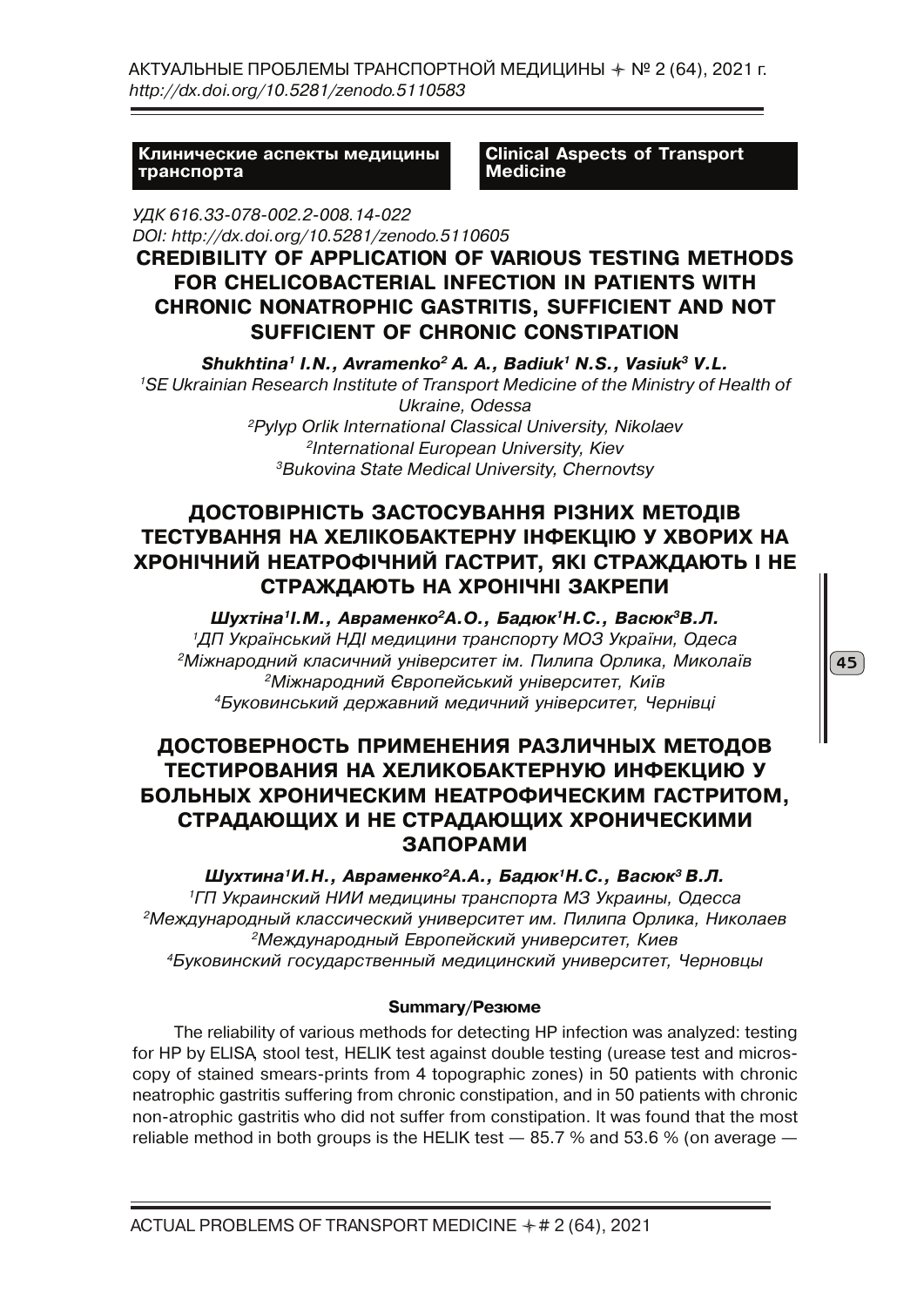67.4 %), in second place is the ELISA method  $-$  53.3 % and 63.3 % (on average  $-$ 58.3 %), on the third place  $-$  stool  $-$  test  $-$  32.1 % and 20.8 % (on average  $-$  26.9 %).

*Key words: chronic non-atrophic gastritis, chronic constipation, urease test, microscopy of stained smears -fingerprints, testing for HP by ELISA, stool test, HELIK test.*

Було проаналізовано достовірність різних методів виявлення НР-інфекції: тестування на НР по ІФА, випорожнення — тест, ХЕЛИК-тест щодо подвійного тестування (уреазний тест і мікроскопування забарвлених мазків-відбитків з 4-х топографічних зон) у 50-ти хворих на хронічний неатрофічний гастрит, які страждали на хронічні запори; і у 50-ти хворих на хронічний неатрофічний гастрит, які запорами не страждали. Було виявлено, що найбільш достовірним методом в обох групах є ХЕЛИК-тест — 85,7 % і 53,6 % (у середньому — 67,4 %), на другому місці — метод визначення по ІФА — 53,3 % і 63,3 % (у середньому — 58,3 %), на третьому місці — випорожнення — тест — 32,1 % і 20,8 % (у середньому — 26,9 %).

*Ключові слова: хронічний не атрофічний гастрит, хронічні закрепи, уреазний тест, мікроскопування забарвлених мазків-відбитків, тестування на НР по ІФА, випорожнення — тест, ХЕЛИК-тест.*

Была проанализирована достоверность различных методов выявления НРинфекции: тестирование на НР по ИФА, стул-тест, ХЕЛИК-тест относительно двойного тестирование (уреазный тест и микроскопирование окрашенных мазковиз 4-х топографических зон) у 50-ти больных хроническим неатрофическим гастритом, страдающих хроническими запорами, и у 50-ти больных хроническим неатрофическим гастритом, которые запорами не страдали. Было выявлено, что наиболее достоверным методом в обеих группах является ХЕЛИК-тест — 85,7 % и 53,6 % (в среднем — 67,4 %), на втором месте — метод определения по ИФА — 53,3 % и 63,3 % (в среднем — 58,3 %), на третьем — стул — тест — 32,1 % и 20,8 % (в среднем — 26,9 %).

*Ключевые слова: хронический неатрофический гастрит, хронические запоры, уреазный тест, микроскопирование окрашенных мазков-отпечатков, тестирование на НР по ИФА, стул-тест, ХЕЛИК-тест.*

#### **Introduction**

Chronic constipation today is considered a problem of the century, as their prevalence in recent decades has increased significantly (prevalence in the world ranges from 0.7 % to 40 %) and amounts to 30 % among children aged 6- 12 years and from 10 to 50 % of the adult population of developed countries [14]. More often constipation affects people of older age groups, mainly women. [10, 11, 15, 16].

From the position of the formation of a proteolytic cascade of digestion in the gastrointestinal tract, problems of the large intestine cannot be torn off from stomach problems [5]. The discovery in 1983 by the Australian scientists B. Marshall and J.Worenn of the bacterium Helicobacter pylori (HP) revolutionized the understanding of the etiology and pathogenesis of chronic non-atrophic gastritis, peptic ulcer disease and gastric cancer [4], therefore, timely detection of HP in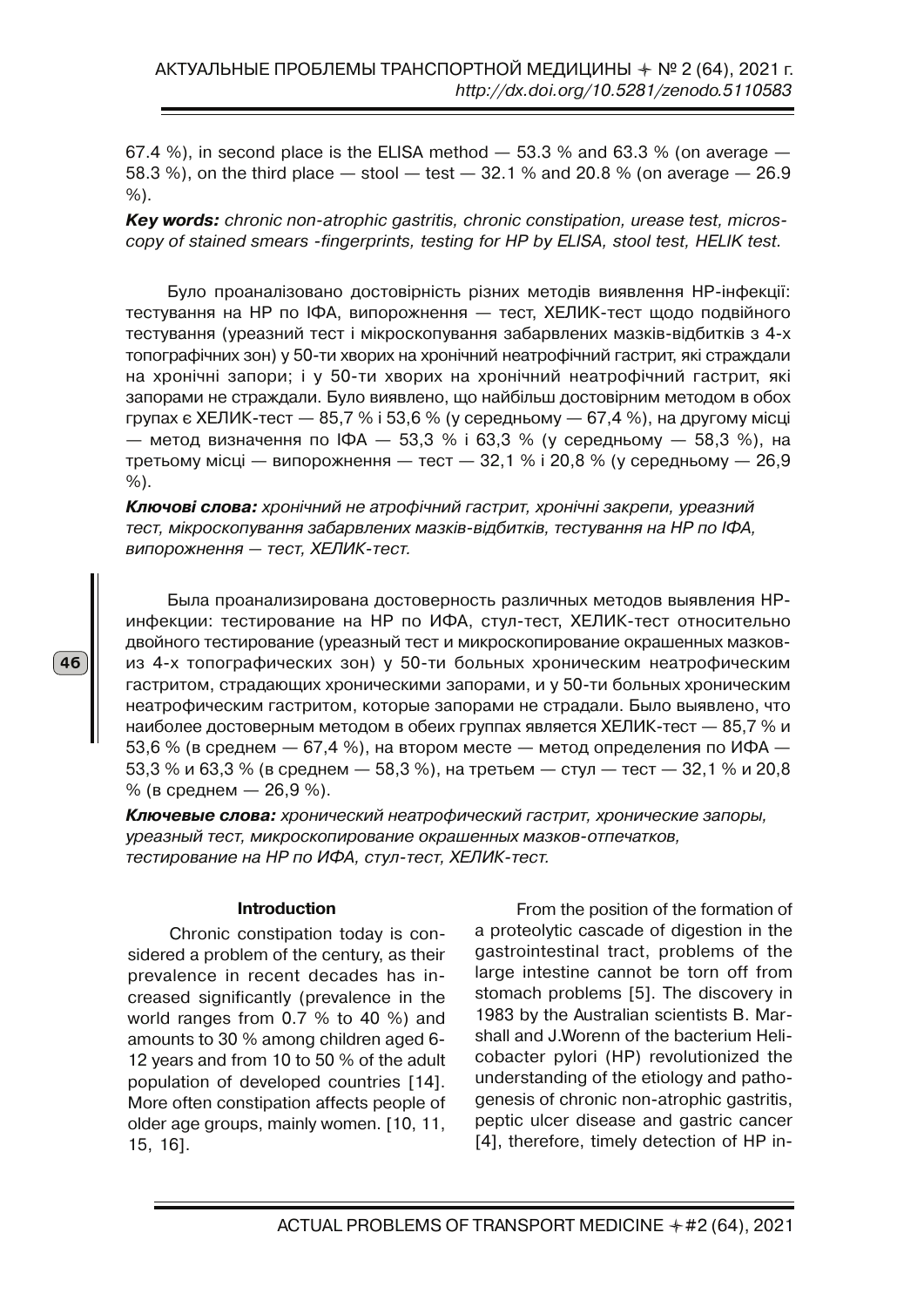fection, high-quality anti-Helicobacter therapy and restoration of the proteolytic cascade will solve, from our point of view, the problem of chronic constipation.

Today, there are a number of methods for diagnosing HP infection: by the level of immunoglobulins in the blood (enzyme-linked immunosorbent assay (ELISA), urease test, microscopy of stained smears, fingerprints, stool test, by the level of exhaled ammonia (HELIK test) [3, 5, 12, 13, 17], however, in the literature available to us there are no comparative data on the reliability of various methods for detecting HP infection in patients with chronic non-atrophic gastritis, suffering and not suffering from chronic constipation, which was the reason for our work.

## **Purpose of the study**

To study the reliability of detection of Helicobacter pylori infection using various methods of testing for HP infection in patients with chronic non-atrophic gastritis, suffering and not suffering from chronic constipation.

## **Materials and research methods**

On the bases of the clinical department of the problem laboratory for chronic helicobacteriosis of the Black Sea National University named after Petro Mohyla (Nikolaev) and SE Ukrainian Research Institute of Transport Medicine of the Ministry of Health of Ukraine, 100 patients with chronic non-atrophic gastritis were comprehensively examined. The first group consisted of 50 patients suffering from chronic constipation, the second — 50 patients who did not suffer from constipation. The age of patients ranged from 18 to 72 years (average age was  $40.27 \pm 1$ 1.08 years). Men were 40 people (40 %), women — 60 people (60 %).

The study was conducted in accordance with the basic bioethical provisions of the Helsinki Declaration of the World Medical Association on the ethical principles of scientific 549 medical research involving human (2013) and the order of the Ministry of Health of Ukraine No. 690 dated September 23, 2009.

A comprehensive examination included: stepwise intragastric pH — metry according to the method of V. Chernobrovy, esophagogastroduodenoscopy (EGDS) according to the generally accepted method, double testing for HP: test for urease activity and microscopy of Giemsastained fingerprints, the material for which was taken during the test endoscopy from 4 topographic zones: from the middle third of the antrum and body of the stomach according to the greater and lesser curvature according to our methodology, which allows us to determine the presence of intracellular "depots" HP infections, as well as histological studies of the gastric mucosa, the material for which was taken from the same areas, according to the generally accepted method, taking into account the latest classifications [3,9].

The sequence of the examination: after collecting the anamnesis, the patients underwent pH-metry, and then endoscopy with sampling of biopsy material for testing for HP and histological studies of the gastric mucosa. The study was conducted in the morning, on an empty stomach, 12-14 hours after the last meal.

In addition to a comprehensive examination, other methods of testing for HP were carried out in parallel with the patients: ELISA testing, stool test, breath test (HELIK test) in our modification, the data obtained from which were compared with double testing data from a comprehensive examination [3, 12, 13]. In this article, the authors presented data obtained by comparing the reliability of various methods.

## **Research results and discussion**

The data obtained during the com-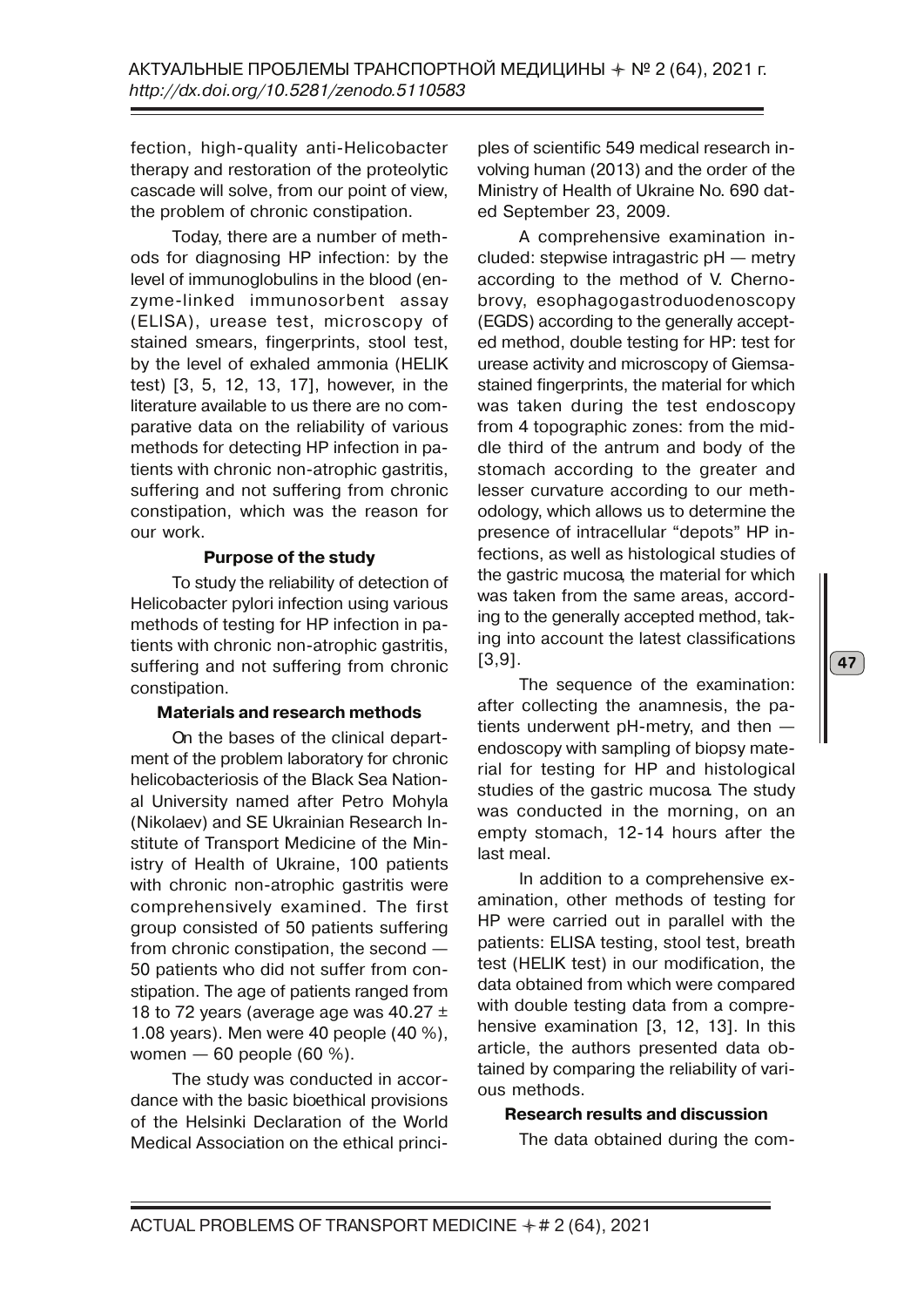bination of active *Table 1* gree of seeding (+++) **The frequency of detection and the degree of contamination of the gastric mucosa with active and inactive forms of HP infection by topographic zones in patients with chronic non-atrophic gastritis, suffering from chronic constipation, who underwent a stool test (***n* **= 28)** 

| Topographic<br>zones of the<br>stomach                           |             | Detection frequency,<br>% | The degree of contamination<br>of the gastric mucosa by HP<br>-infection by topographic<br>zones stomach,<br>(+) / (М ± м) |                 |  |
|------------------------------------------------------------------|-------------|---------------------------|----------------------------------------------------------------------------------------------------------------------------|-----------------|--|
|                                                                  | active form | inactive form             | active form                                                                                                                | inactive form   |  |
| 1. Antrum, middle<br>third, greater<br>curvature                 | 14 (50 %)   | $0(0\%)$                  | $1,29 \pm 0.29$                                                                                                            | $0.0 \pm 0.0$   |  |
| 2. Antrum, middle<br>third, small<br>curvature                   | 14 (50 %)   | $0(0\%)$                  | $1,18 \pm 0,29$                                                                                                            | $0.0 \pm 0.0$   |  |
| 3. Body of the<br>stomach, middle<br>third, greater<br>curvature | 15 (53,6 %) | 14 (50 %)                 | $1,39 \pm 0.29$                                                                                                            | $1,32 \pm 0.29$ |  |
| 4. Body of the<br>stomach, middle<br>third, small<br>curvature   | 15 (53,6 %) | 14 (50 %)                 | $1,64 \pm 0.29$                                                                                                            | $1,46 \pm 0.29$ |  |

*Note:* n-the number of studies

(+++), inactive forms of the 1st type of HP *Table 2*

forms with the de-

and intracellular "depot" with the degree of seeding with active forms of  $HP$  —  $(++)$ ; in the 1st  $(3.6 %)$  – a combination of active forms with the degree of seeding (+++) and inactive forms of the 1st type of HP with the degree of seeding  $- (+++)$ ; in 2  $(7.1 \%) - a$ combination of active forms with the degree of seeding

with the degree of seeding  $(++)$  and intracellular "depot" with the degree of

**Results of a stool test in patients with chronic atrophic gastritis, suffering from chronic constipation (***n* **= 28)** 

| Positive results of stool test |      | Negative results of stool test |      |  |
|--------------------------------|------|--------------------------------|------|--|
| Detection frequency            | $\%$ | Detection frequency            | $\%$ |  |
|                                | 32.1 | 19                             | 67.9 |  |
| Note: n-the number of studies  |      |                                |      |  |

parative characterization of the obtained data on the detection of HP by double testing and on the stool test are shown in tables 1, 2, 3, 4.

In a comparative analysis of data in patients with positive results of a chair test with data from double testing for HP infection, it was found that in 2 patients (7.1 %), *Note:* n-the number of studies active forms of HP infection were detected on the mucosa with the degree of seeding  $(++)$  —  $(++++)$ ; in the first  $(3.6\%)$  — a com-

**The frequency of detection and the degree of contamination of the gastric mucosa with active and inactive forms of HP infection by topographic zones in patients with chronic non-atrophic gastritis, not suffering from chronic constipation, who underwent a stool test (***n* **= 24)** 

| <b>Topographic zones</b><br>of the stomach                    | Detection frequency,<br>% |               | The degree of<br>contamination of the gastric<br>mucosa by HP -infection by<br>topographic zones stomach,<br>(+) / (M ± м) |                 |  |
|---------------------------------------------------------------|---------------------------|---------------|----------------------------------------------------------------------------------------------------------------------------|-----------------|--|
|                                                               | active form               | inactive form | active form                                                                                                                | inactive form   |  |
| 1. Antrum, middle<br>third, greater curvature                 | 10 (41,7 %)               | $0(0\%)$      | $1.17 \pm 0.21$                                                                                                            | $0.0 \pm 0.0$   |  |
| 2. Antrum, middle<br>third, small curvature                   | 10 $(41,7%)$              | $0(0\%)$      | $1,13 \pm 0,21$                                                                                                            | $0.0 \pm 0.0$   |  |
| 3. Body of the<br>stomach, middle third,<br>greater curvature | 10 $(41,7%)$              | 14 (58,3 %)   | $1,21 \pm 0,21$                                                                                                            | $1.46 \pm 0.16$ |  |
| 4. Body of the<br>stomach, middle third,<br>small curvature   | $15(62,5\%)$              | $7(29,2\%)$   | $1,63 \pm 0,21$                                                                                                            | $0.79 \pm 0.21$ |  |

*Table 4*

*Table 3*

#### **Results of a stool test in patients with chronic atrophic gastritis, not suffering from chronic constipation (***n* **= 24)**

|   | Positive results of stool test |      | Negative results of stool test |      |  |
|---|--------------------------------|------|--------------------------------|------|--|
| е | Detection frequency            |      | Detection frequency            |      |  |
|   |                                | ם הר |                                | 70 C |  |

*Note:* n-the number of studies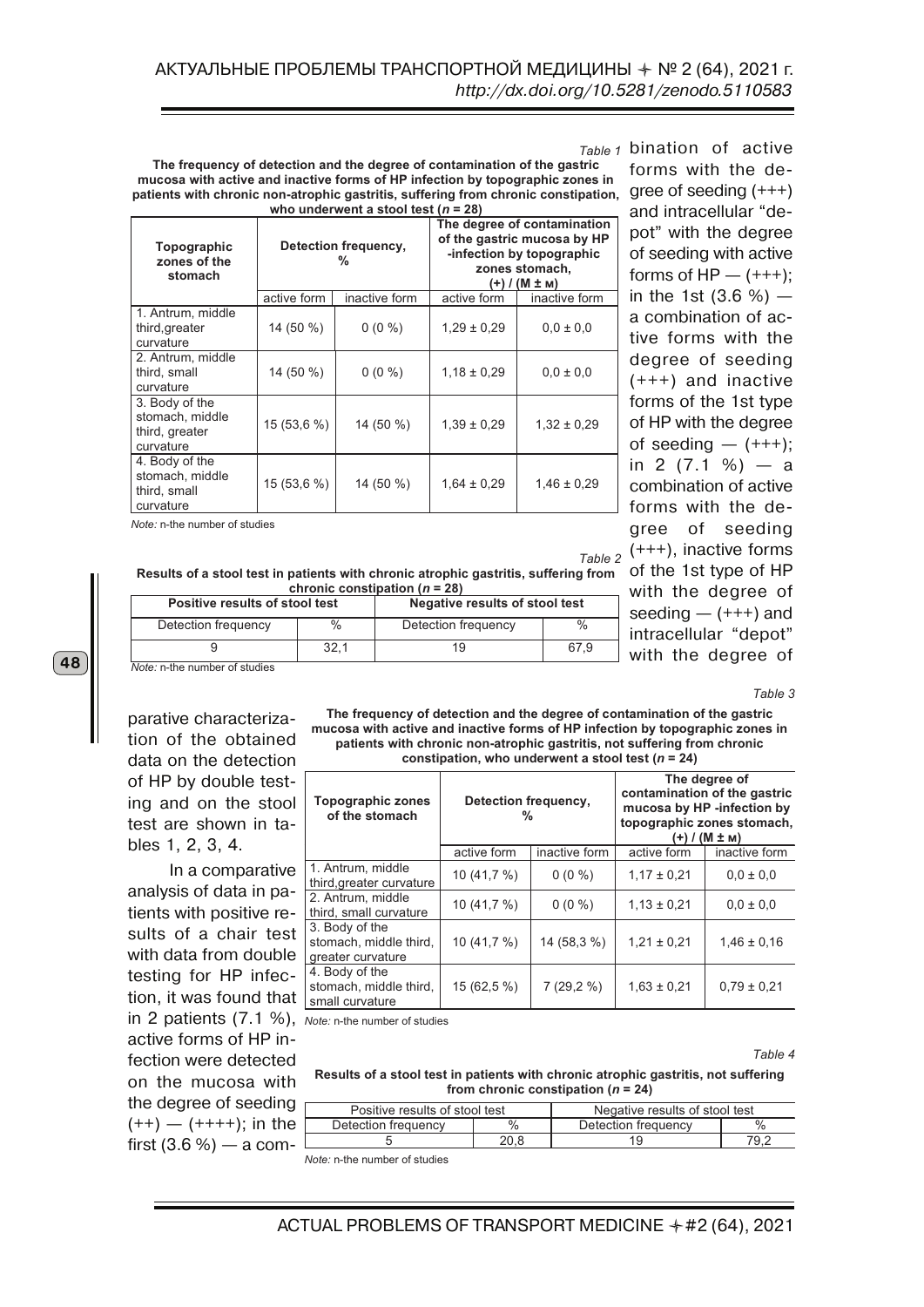seeding with the active forms of HP —  $(++) - (+++)$ ; in 3  $(10.7 %)$  — only inactive forms of type II with a degree of seed $ing (+++) - (+++)$ .

In a comparative analysis of data in patients with negative results of a chair test with data from double testing for HP infection, it was found that in 3 (10.7 %) patients on the mucosa, active forms of HP infection were detected with a degree of seeding (+)  $-$  (+++); in 5 cases  $(17.9 %) -$  the combination of active forms with the degree of seeding  $(+)$  - $(++++)$  and the intracellular "depot" with the degree of seeding **Note:** n-the number of studies with the active forms

of HP —  $(+++)$  —  $(+++)$ ; in 2 (7.1 %) a combination of active forms with the degree of seeding (+), inactive forms of the 1st type of HP with the degree of seed $ing - (+++) - (+++)$  and intracellular "depot" with the degree of seeding with active forms of  $HP - (++) - (++++)$ ; in 8 (28.6 %) — only inactive forms of type II with the degree of insemination  $(+)$  –  $(+++)$ ; in 1 (3.6 %) patients on the gastric mucosa, not a single form of HP infection was detected.

In a comparative analysis of data in patients with positive results of a chair test with data from double testing for HP infection, it was found that in 3 patients (12.5 %), active forms of HP infection were detected on the mucous membrane with a degree of seeding  $(+)$  —  $(+++)$ ; in the first (4.2 %) — a combination of active forms

**The frequency of detection and the degree of contamination of the gastric mucosa with active and inactive forms of HP — infection by topographic zones in patients with chronic non-atrophic gastritis, suffering from chronic constipation, who were tested for HP by ELISA (***n* **= 30)** 

| <b>Topographic zones</b><br>of the stomach                                   |              | Detection frequency,<br>% | The degree of contamination<br>of the gastric mucosa by HP<br>-infection by topographic<br>zones stomach,<br>(+) / (M ± м) |                 |  |
|------------------------------------------------------------------------------|--------------|---------------------------|----------------------------------------------------------------------------------------------------------------------------|-----------------|--|
|                                                                              | active form  | inactive form             | active form                                                                                                                | inactive form   |  |
| 1.<br>middle<br>Antrum,<br>third, greater<br>curvature                       | $12(40\%)$   | $0(0\%)$                  | $0.97 \pm 0.18$                                                                                                            | $0.0 \pm 0.0$   |  |
| middle<br>2. Antrum,<br>third, small curvature                               | 12 (40 %)    | $0(0\%)$                  | $0.93 \pm 0.13$                                                                                                            | $0.0 \pm 0.0$   |  |
| 3. Body<br>οf<br>the<br>middle<br>stomach.<br>third.<br>greater<br>curvature | 14 (46,7 %)  | 14 (46,7 %)               | $1.17 \pm 0.18$                                                                                                            | $1,20 \pm 0,18$ |  |
| of<br>4.<br>the<br>Body<br>middle<br>stomach.<br>third, small curvature      | $13(43,3\%)$ | $15(43,3\%)$              | $1.23 \pm 0.18$                                                                                                            | $1.37 \pm 0.18$ |  |

**Note:** n-the number of studies

*Table 6*

49

**The results of testing HP infection by ELISA in patients with chronic neatrophic gastritis, suffering from chronic constipation (***n* **= 30)** 

|           | <b>Positive results</b> |           |                  | <b>Doubtful results</b> |           |           | <b>Negative results</b> |           |  |
|-----------|-------------------------|-----------|------------------|-------------------------|-----------|-----------|-------------------------|-----------|--|
|           |                         | Average   |                  |                         | Average   |           |                         | Average   |  |
| Detection | $\%$                    | value     | <b>Detection</b> | $\%$                    | value     | Detection | $\%$                    | value     |  |
| rate      |                         | $M \pm M$ | rate             |                         | $M \pm M$ | rate      |                         | $M \pm M$ |  |
|           |                         | /МЕ/МЛ    |                  |                         | /МЕ/МЛ    |           |                         | /МЕ/МЛ    |  |
| 16        | 53.3                    | 135,76    | 2                | 6,7                     | 29.35     | 12        | 40                      | 11,98     |  |
|           |                         | ± 15.83   |                  |                         | ± 0.69    |           |                         | ± 0,79    |  |

with the degree of seeding (++++) and intracellular "depot" with the degree of seeding with the active forms of HP  $(++++)$ ; in the 1st  $(4.2 %)$  – a combination of active forms with the degree of seeding (+++) and inactive forms of the 1st type of HP with the degree of seed $ing (+++) - (+++)$ .

In a comparative analysis of data in patients with negative results of a chair test with data from double testing for HP infection, it was found that in 5 (20.8 %) patients on the mucosa, active forms of HP infection were detected with a degree of seeding  $(+)$  —  $(+++)$ ; in 2-x  $(8.3\%)$  — — a combination of active forms with the degree of seeding  $(+)$  —  $(+++)$  and inactive forms of the 1st type of HP with the degree of seeding  $- (++) - (++)$ ; in 2 (8.3 %) — a combination of intracellular

*Table 5*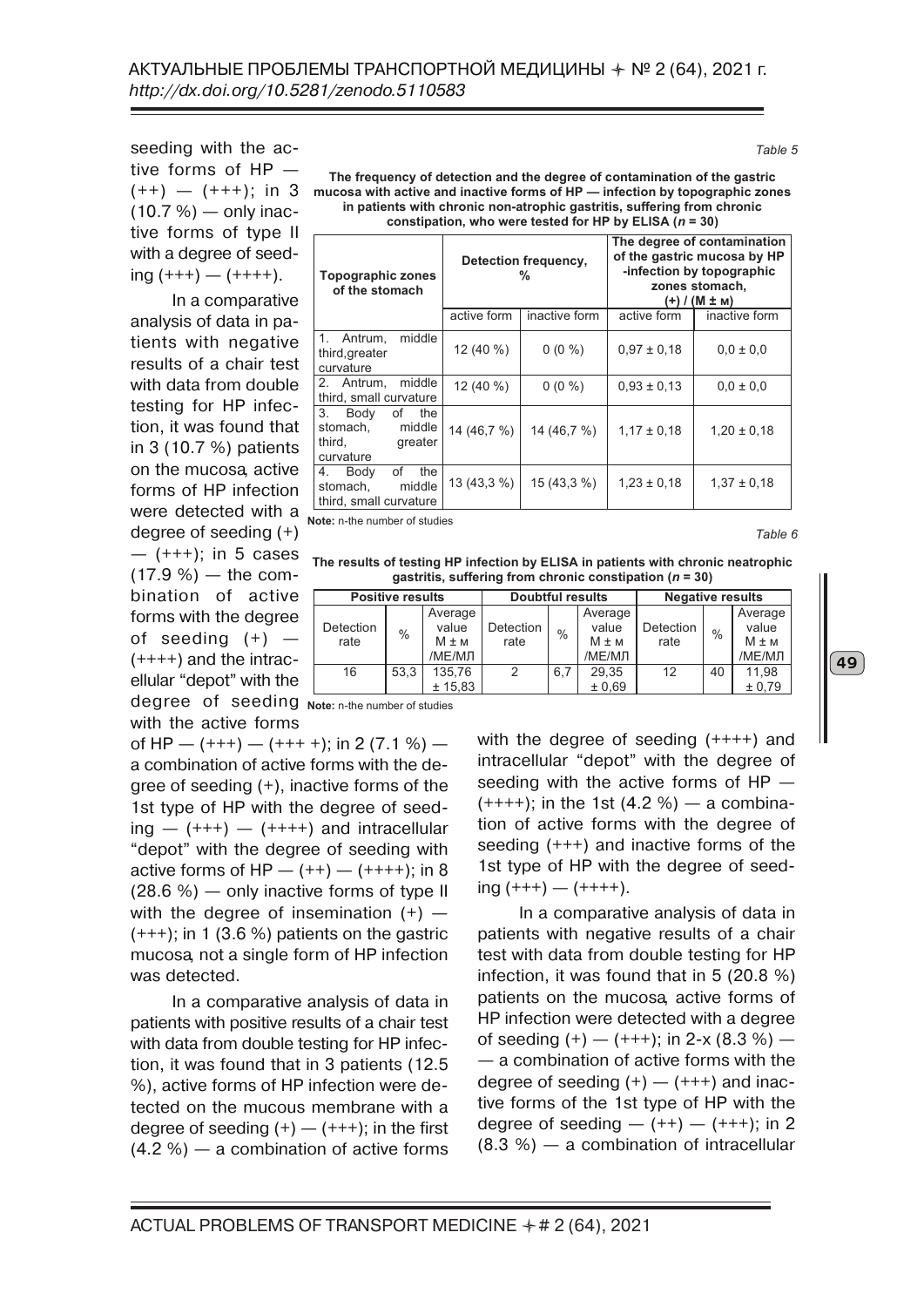"depots" with the degree of contamination with the active forms of HP —  $(+)$  —  $(++)$ and inactive forms of the 1st type of HP with the degree of contamination (+++); in the first  $(4.2 %)$  a combination of active forms with the degree of seeding (+++) and inactive forms of the second type of HP with the degree of seeding  $(++)$ ; in 2 (8.3 %) intracellular "depots" with the degree of contamination with the active forms of HP (+++) and inactive forms of the second type of HP with the degree of contamination (++); in 7 (29.2 %)

| The frequency of detection and the degree of contamination of the gastric    |
|------------------------------------------------------------------------------|
| mucosa with active and inactive forms of HP — infection by topographic zones |
| in patients with chronic non-atrophic gastritis, not suffering from chronic  |
| constipation, who were tested for HP by ELISA $(n = 30)$                     |

| Topographic<br>zones of the<br>stomach                           |             | Detection frequency,<br>$\frac{9}{6}$ | The degree of contamination<br>of the gastric mucosa by HP<br>-infection by topographic<br>zones stomach, $(+)$ / (M $\pm$ M) |                 |  |
|------------------------------------------------------------------|-------------|---------------------------------------|-------------------------------------------------------------------------------------------------------------------------------|-----------------|--|
|                                                                  | active form | inactive form                         | active form                                                                                                                   | inactive form   |  |
| 1. Antrum, middle<br>third, greater<br>curvature                 | 13 (43,3 %) | $0(0\%)$                              | $1,23 \pm 0,18$                                                                                                               | $0.0 \pm 0.0$   |  |
| 2. Antrum, middle<br>third, small<br>curvature                   | 13 (43,3 %) | $0(0\%)$                              | $1,20 \pm 0,18$                                                                                                               | $0.0 \pm 0.0$   |  |
| 3. Body of the<br>stomach, middle<br>third, greater<br>curvature | 13 (43,3 %) | 17 (56,6 %)                           | $1,30 \pm 0,18$                                                                                                               | $1,50 \pm 0,18$ |  |
| 4. Body of the<br>stomach, middle<br>third, small<br>curvature   | 19 (63,3 %) | $9(30\%)$                             | $1,73 \pm 0,18$                                                                                                               | $0.80 \pm 0.18$ |  |

**Note:** n-the number of studies

*Table 8*

*Table 7*

**The results of testing HP infection by ELISA in patients with chronic nonatrophic gastritis who do not suffer from chronic constipation (n = 30)** 

|           | <b>Positive results</b> |           | <b>Doubtful results</b> |     |           | <b>Negative results</b> |               |           |
|-----------|-------------------------|-----------|-------------------------|-----|-----------|-------------------------|---------------|-----------|
| Detection |                         | Average   | Detectio                |     | Average   | Detectio                |               | Average   |
| rate      | $\%$                    | value     | n rate                  | ℅   | value     | n rate                  | $\frac{0}{0}$ | value     |
|           |                         | $M \pm M$ |                         |     | $M \pm M$ |                         |               | $M \pm M$ |
|           |                         | /МЕ/МЛ    |                         |     | /МЕ/МЛ    |                         |               | /МЕ/МЛ    |
| 19        | 63.3                    | 144.70    |                         | 3.4 | 18.10     | 10                      | 33.3          | 4.67      |
|           |                         | ± 18,13   |                         |     | ± 0.0     |                         |               | ± 1,43    |

— only inactive forms **Note:** n-the number of studies

of type II with the dearee of insemination  $(+)$  —  $(+++)$ .

The total number of positive cases of stool test in both groups was 14 cases (26.9 %).

The data obtained during the comparative characterization of the obtained data on the detection of HP by double testing and ELISA are shown in tables 5, 6, 7, 8.

In a comparative analysis of data in patients with positive results of testing for HP by ELISA with data from double testing for HP infection, it was found that in 3 patients (10 %), active forms of HP infection were detected on the mucosa with the degree of seeding  $(++)$  —  $(+++)$ , in 4  $(13.4 \%)$  — active forms of HP with the degree of seeding  $(+)$  —  $(+++)$  and intracellular "depots" of active forms of HP with the degree of seeding  $(+++)$ ; in the first

(3.3 %) — active forms of HP with the degree of seeding (+++) and inactive forms of the 1st type with the degree of seeding  $(+++)$ ; the first  $(3.3 %)$  – active forms of HP with the degree of seeding  $(+++)$  —  $(+++)$ , intracellular "depots" of active forms of HP with the degree of seeding (++) and inactive forms I-II –Th type with the degree of seeding  $(++)$  –  $(+++)$ , in 6 (20 %) — only inactive forms of the 2nd type with the degree of seeding  $(+)$  — (+++); in the first (3.3 %) — a mixture of inactive forms of type  $I - II$  with the degree of seeding (++++).

In a comparative analysis of data in patients with negative results of testing for HP by ELISA with data from double testing for HP infection, it was found that in 2 patients (6.7 %) only active forms of HP infection were detected on the mucosa

ACTUAL PROBLEMS OF TRANSPORT MEDICINE + #2 (64), 2021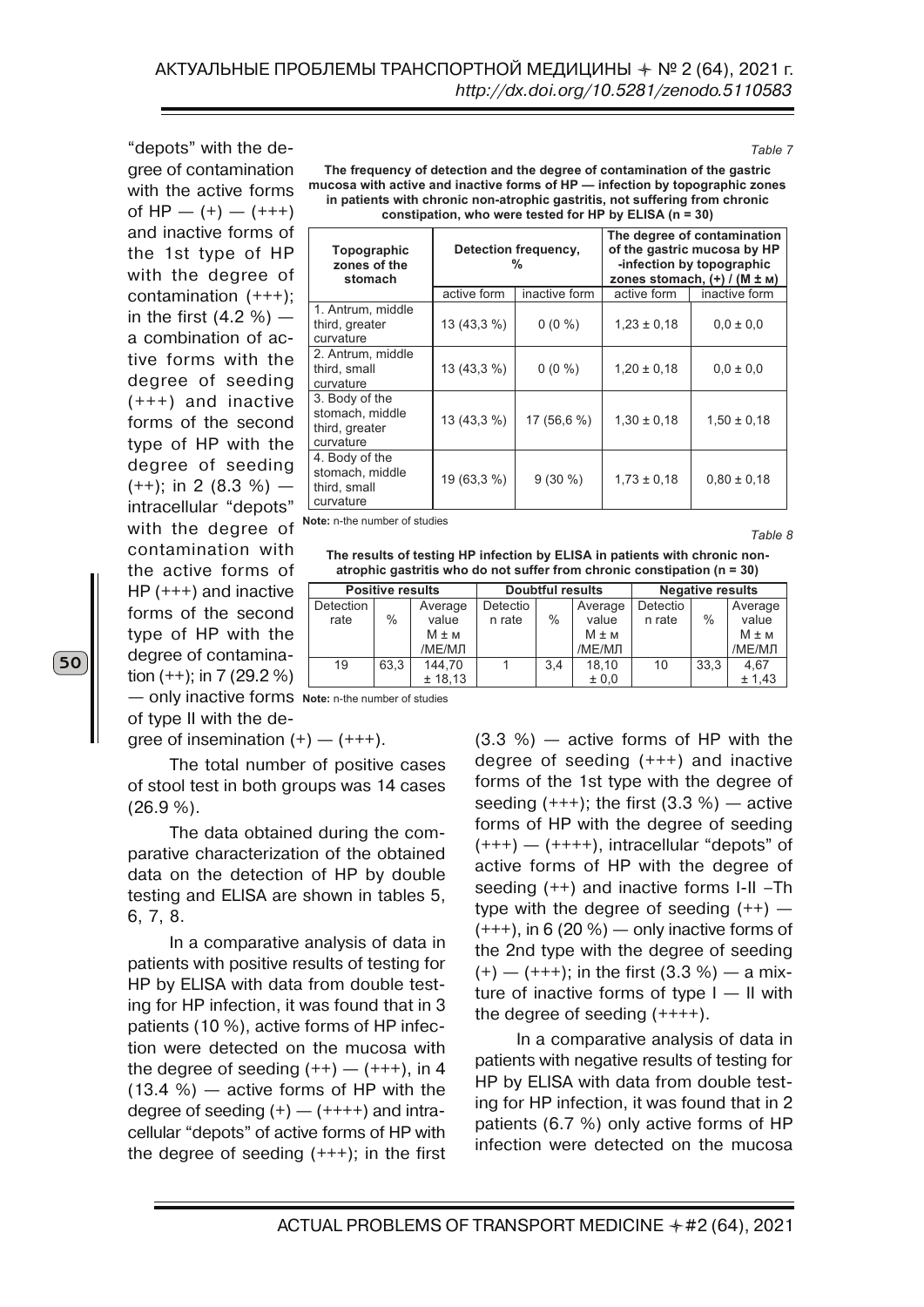with the degree of in 2  $(6.7 \%)$  — active forms with the degree of seeding  $(+)$  – (+++) and intracellular "depots" with the degree of seeding (+++)  $($ ++++ $)$ ; at the 1st  $(3.3 \, %)$  — active forms at the degree of seeding (+++), intracellular "depots" at the degree of seeding  $(++)$  —  $(+++)$  and inactive forms of the 1st type at the degree of seeding  $(+++)$ ; 5 (16.6 %) have inactive forms of type II with a degree of seeding (+)  $-$  (+++); in 2 (6.7 %) patients on the gastric mucosa, not a single form of HP infection was detected.

seeding (+) — (+++); **The frequency of detection and the degree of colonization of the gastric mucosa by active and inactive forms of HP infection by topographic zones in patients with chronic non-atrophic gastritis, suffering from chronic constipation, who underwent a HELIK test (n = 21)** 

| Topographic<br>zones of the<br>stomach                           |                                  | Detection frequency,<br>% | The degree of contamination<br>of the gastric mucosa by HP<br>-infection by topographic<br>zones stomach,<br>(+) / (М ± м) |                 |  |
|------------------------------------------------------------------|----------------------------------|---------------------------|----------------------------------------------------------------------------------------------------------------------------|-----------------|--|
|                                                                  | active form                      | inactive form             | active form                                                                                                                | inactive form   |  |
| 1. Antrum, middle<br>third, greater<br>curvature                 | 10<br>(47,6%)                    | $(0\% )$                  | $1,24 \pm 0,23$                                                                                                            | $0,0 \pm 0,0$   |  |
| 2. Antrum, middle<br>third, small<br>curvature                   | 9<br>(42,9%                      | 1(4,8%)                   | $1,00 \pm 0,17$                                                                                                            | $0.14 \pm 0.17$ |  |
| 3. Body of the<br>stomach, middle<br>third, greater<br>curvature | 12 <sup>2</sup><br>$(57, 1\%)$   | 10<br>$(47.6\% )$         | $1,33 \pm 0,17$                                                                                                            | $1,29 \pm 0,23$ |  |
| 4. Body of the<br>stomach, middle<br>third, small<br>curvature   | $12 \overline{ }$<br>$(57, 1\%)$ | 11<br>(52, 4%)            | $1,57 \pm 0,23$                                                                                                            | $1,43 \pm 0,23$ |  |

**Note:** n-the number of studies

**The results of the HELIK test in patients with chronic non-atrophic gastritis, suffering from chronic constipation, which was performed HELIK test (n = 21)** 

|           | <b>Positive HELIK test results</b> |                |           | <b>Negative HELIK test results</b> |                 |
|-----------|------------------------------------|----------------|-----------|------------------------------------|-----------------|
| Detection | ℅                                  | Average growth | Detection | $\%$                               | Average growth  |
| rate      |                                    | $MM/(M \pm M)$ | rate      |                                    | $MM/(M \pm M)$  |
| 18        | 85.                                | 7.61 ± 0.78    |           | 14.3                               | $1.50 \pm 0.51$ |

**Note:** n-the number of studies

In a comparative analysis of data in patients with dubious results of testing for HP by ELISA with data from double testing for HP infection, it was found that in 2 (6.7 %) patients on the gastric mucosa revealed only inactive forms of type II HP infection with degrees of seeding (+++) —  $(++++)$ .

In a comparative analysis of data in patients with positive results of testing for HP by ELISA with data from double testing for HP infection, it was found that in 5 patients (16.7 %), active forms of HP infection were detected on the mucosa with the degree of seeding  $(+)$  —  $(+++)$ , in the 1st (3.3 %) — active forms of HP with the degree of seeding (++++) and intracellular "depots" of active forms of HP with the degree of seeding  $(+++)$ ; 4 (13.3 %) have active forms of HP with the degree of seeding  $(+)$  —  $(+++)$  and inactive forms of the 1st type with the degree of seeding  $(++)$  —  $(++++)$ ; 1 (3.3 %) had intracellular "depots" of active forms of HP with a degree of seeding  $(+++)$ ; in 2 (6.7 %) — a combination of intracellular "depots" of active forms of HP with a degree of seeding (+++) and inactive forms of the 1st type with a degree of seeding (+++); in 2 (6, 7 %) — a combination of intracellular "depots" of active forms of HP with the degree of seeding  $(+)$  —  $(+++)$  and inactive forms of the 2nd type with the degree of seeding  $(++) - (+++)$ ; in the first (3.3) %) — a combination of active forms of HP with the degree of seeding (+++) and inactive forms of type II with the degree of seeding  $(++)$ ; in 3 (10 %) — only inactive forms of type II with a degree of seeding  $(++)$  —  $(+++)$ .

In a comparative analysis of data in patients with negative results of testing for HP by ELISA with data from double testing for HP infection, it was found that in 4

*Table 9*

*Table 10*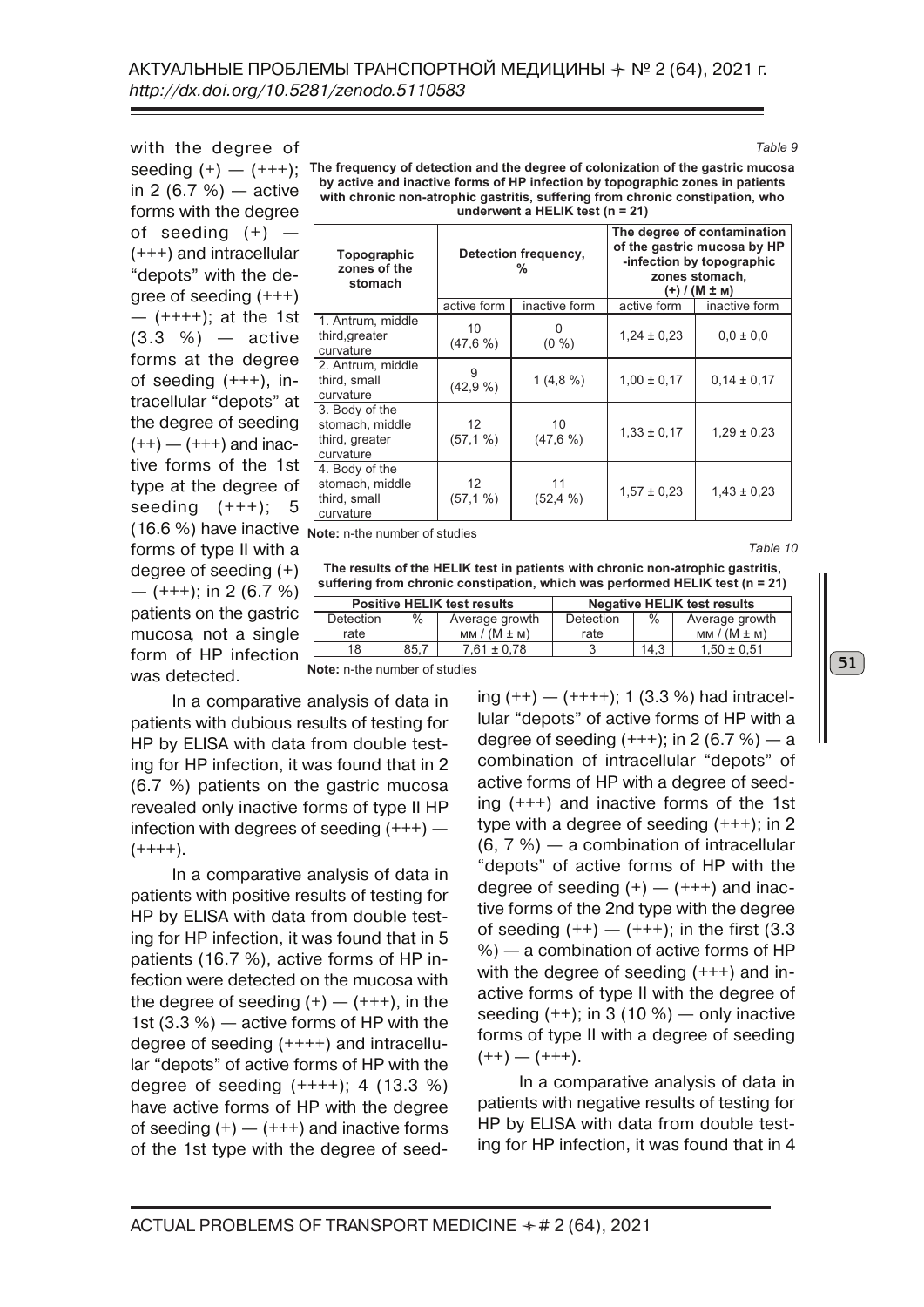patients (13.3 %) only fection were detected on the mucosa with the degree of seeding  $(+) - (+++)$ ; the first (3.3 %) had active forms with the degree of seeding (+++) and intracellular "depots" with the degree of seeding  $(+++)$ ; at the 1st  $(3.3 %)$  — a combination of intracellular "depot" at the degree of seeding (+++) and inactive forms I of the 1st type at the degree of seeding (++); 4 (13.3 %) have inactive forms of type **Note:** n-the number of studies II with a degree of insemination of  $(+)$  –  $(+++)$ .

A comparativ analysis of data in patients with dubious **Note:** n-the number of studies results of testing for

HP by ELISA with data from double testing for HP infection revealed that in the 1st (3.3 %) patients on the gastric mucosa only inactive forms of type II HP infection were detected degrees of seeding  $(+++)$ .

The total number of positive results revealed when using the ELISA technique in both groups was 35 cases (58.3 %).

The data obtained during the comparative characterization of the obtained data on the detection of HP by double testing and the HELIK test are shown in tables 9, 10, 11, 12.

In a comparative analysis of data in patients with positive results of the HELIK test with data from double testing for HP infection, it was revealed that in the 1st (4.8 %) patient on the mucous mem-

active forms of HP in- The frequency of detection and the degree of colonization of the gastric mucosa **by active and inactive forms of HP infection in topographically zones in patients with chronic non-atrophic gastritis, not suffering from chronic constipation, which was performed by the HELIK test** 

| <u>In</u> | 28) |  |
|-----------|-----|--|

| Topographic<br>zones of the<br>stomach                                       | Detection frequency,<br>% |                                 | The degree of contamination<br>of the gastric mucosa by HP<br>-infection by topographic<br>zones stomach,<br>$(+)$ / (M $\pm$ M) |                 |  |
|------------------------------------------------------------------------------|---------------------------|---------------------------------|----------------------------------------------------------------------------------------------------------------------------------|-----------------|--|
|                                                                              | active form               | inactive<br>form                | active form                                                                                                                      | inactive form   |  |
| 1. Antrum, middle<br>third, greater<br>curvature                             | 8<br>(28,6%)              | 0<br>$(0\% )$                   | $0.71 \pm 0.14$                                                                                                                  | $0.0 \pm 0.0$   |  |
| middle<br>2. Antrum,<br>third,<br>small<br>curvature                         | 8<br>(28,6%)              | 0<br>$(0\% )$                   | $0.79 \pm 0.14$                                                                                                                  | $0.0 \pm 0.0$   |  |
| of<br>3. Body<br>the<br>stomach,<br>middle<br>third,<br>greater<br>curvature | 7<br>$(25\%)$             | 18<br>(64, 2%)                  | $0.75 \pm 0.19$                                                                                                                  | $1,82 \pm 0,19$ |  |
| of<br>the<br>4. Body<br>stomach,<br>middle<br>third,<br>small<br>curvature   | 10<br>(35,7,%)            | $12 \overline{ }$<br>$(42,9\%)$ | $0.86 \pm 0.14$                                                                                                                  | $1,21 \pm 0,19$ |  |

*Table 12*

**The results of the HELIK test in patients with chronic non-atrophic gastritis, not suffering from chronic constipation, who underwent a HELIK test (n = 28)** 

|     | <b>Positive HELIK test results</b> |      |                 | <b>Negative HELIK test results</b> |      |                 |
|-----|------------------------------------|------|-----------------|------------------------------------|------|-----------------|
| re. | <b>Detection</b>                   | $\%$ | Average growth  | Detection                          | $\%$ | Average growth  |
|     | rate                               |      | $MM/(M \pm M)$  | rate                               |      | $MM/(M \pm M)$  |
| а-  | 15.                                | 53.6 | $8.00 \pm 0.93$ | 13                                 | 46.4 | $1.35 \pm 0.17$ |

brane, active forms of HP infection were detected with a degree of seeding (+++); in 3 (14.3 %) mucous membranes, active forms of HP infection were detected with the degree of seeding  $(+)$  –  $(+++)$  and active forms in the form of intracellular "depots" with the degree of seeding  $(++)$  $-$  (+ ++); in the first (4.8 %) mucosa, active forms of HP infection were detected with the degree of seeding (+), active forms in the form of intracellular "depots" with the degree of seeding (+++) and inactive forms of the 1st type with degree seeding  $(+++)$ ; in 5 (23.7 %) mucous membranes, active forms of HP infection were detected with a degree of seeding  $(+)$  —  $(++)$  and inactive forms  $I - II$  type with a degree of seeding  $(+)$  –  $(++)$ +); in the 1st (4.8 %) mucous membrane, active forms were revealed in the form of

52

*Table 11*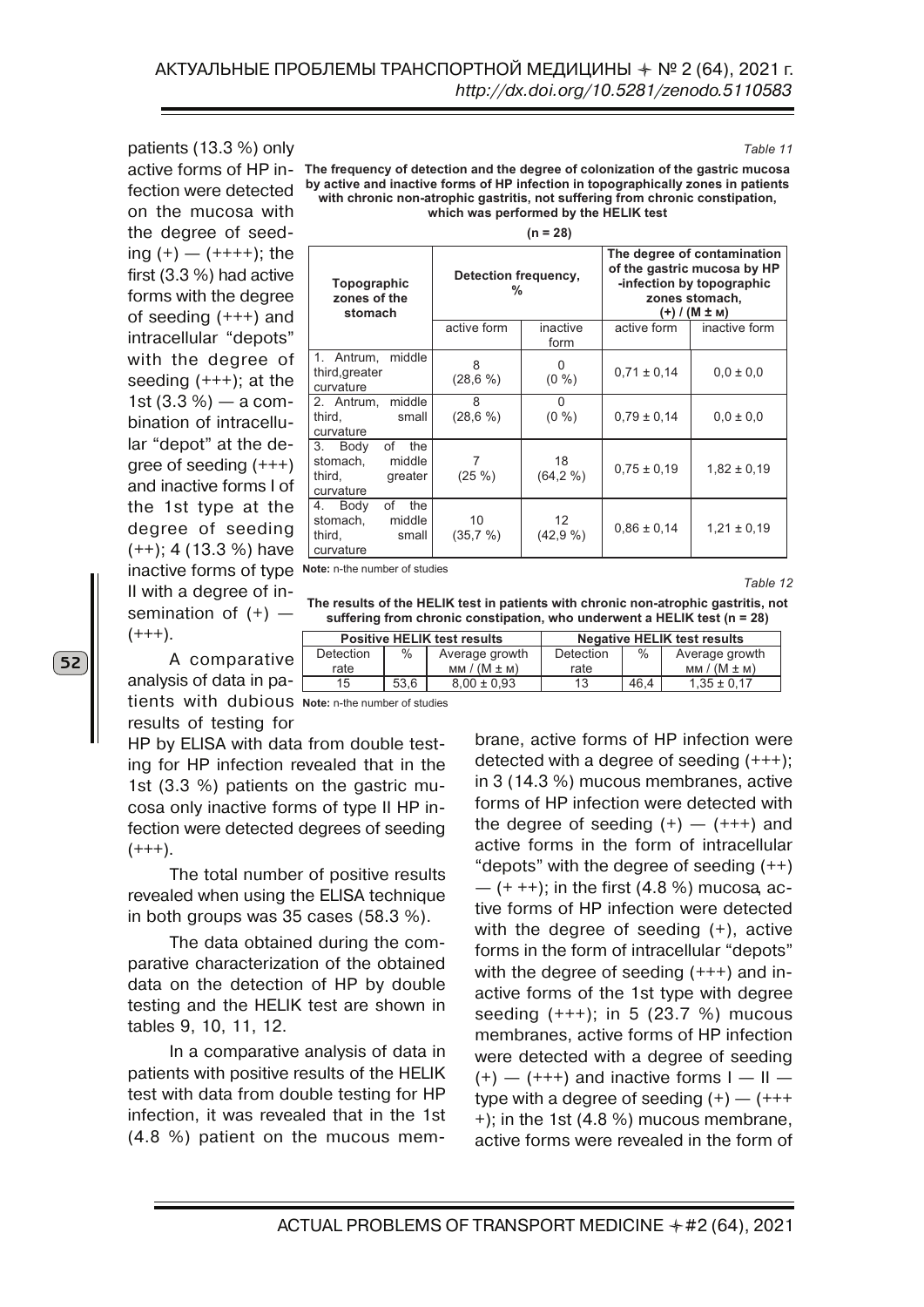intracellular "depots" at the degree of seeding (++) and inactive forms of the 1st type at the degree of seeding (+++); in the first (4.8 %) mucous membrane, active forms were detected only in the form of intracellular "depots" with the degree of seeding  $(+++) - (++++)$ ; in 5 (23.7 %) only inactive forms of type II with an insemination degree of  $(+)$  —  $(+++)$  were detected on the mucosa; in the 1st (4.8 %) mucosa, a mixture of inactive forms of the I-II type type was revealed with a degree of seeding  $(++++)$ .

A comparative analysis of the data in patients with negative results of the HELIK test with data from double testing for HP infection revealed that in the 1st (4.8 %) patient on the mucous membrane, active forms of HP infection were detected with the degree of seeding (+++) and intracellular "depots" with the degree of seeding (+++), in the 1st (4.8 %) active forms were revealed only in the form of intracellular "depots" with the degree of seeding  $(+++)$ , in the 1st  $(4.8 %)$  — single active forms, inactive forms in the form of a mixture of type I-II with a degree of seeding (+++) and intracellular "depot active forms of contamination at a degree (+++).

In a comparative analysis of data in patients with positive results of the HELIK test with data from double testing for HP infection, it was found that in 2 (7.1 %) patients on the mucosa, active forms of HP infection were detected with a degree of seeding  $(+++)$ ; in the first  $(3.6\%)$  on the mucosa, active forms of HP infection were detected with the degree of seeding (+++) and active forms in the form of intracellular "depots" with the degree of seeding  $(+++)$ ; in the first  $(3.6 %)$  mucosa, active forms of HP infection were detected at the degree of seeding (+++), active forms in the form of intracellular "depots" at the degree of seeding (+++) and inactive forms of type I with the degree of seeding  $(+++)$ ; in the first  $(3.6 %)$ , active forms in the form of intracellular "depots" were revealed on the mucous membrane with the degree of seeding (+++); in the 1st (3.6 %) mucous membrane, active forms were revealed in the form of intracellular "depots" at the degree of seeding (+++) and inactive forms of the 1st type at the degree of seeding  $(+++)$ ; in 3 (10.7 %) mucous membranes revealed active forms of HP infection with the degree of seeding (+++) and inactive forms of the 1st type with the degree of seeding (+++)  $-$  (++++); in the first (3.6 %) mucous membrane, active forms of HP infection were detected with the degree of seeding (+) and inactive forms of I-II type with the degree of seeding  $(+++)$ ; in the 1st  $(3.6)$ %) mucous membrane, active forms of HP infection were detected with the degree of seeding (+) and inactive forms of type II with the degree of seeding (+); in 2 (71.1 %), only inactive forms of type II were detected on the mucosa with the degree of seeding  $(+++)$  —  $(+++)$ ; in the 1st (3.6 %) mucosa, a mixture of inactive forms of the I-II — type type was detected with a degree of seeding (++++); in one (3.6 %) on the mucosa, no form of HP infection was detected.

In a comparative analysis of data in patients with negative results of the HELIK test with data from double testing for HP infection, it was revealed that in the 1st (3.6 %) patient, active forms of HP infection were detected on the mucosa with the degree of seeding (+), intracellular " depots" at the degree of seeding  $(+++)$ and inactive forms of the 1st type at the degree of seeding  $(+++)$ ; in the first  $(3.6)$ %), only active forms were found in the form of intracellular "depots" with the degree of seeding (++) and inactive forms of the second type with the degree of seeding  $(++)$  —  $(+++)$ ; 9 (32.1 %) have inactive forms of the I-II type with an insemination degree of  $(+)$  —  $(+++)$ ; in 2 (7.1 %) on the mucosa, no form of HP infection was detected.

The total number of positive results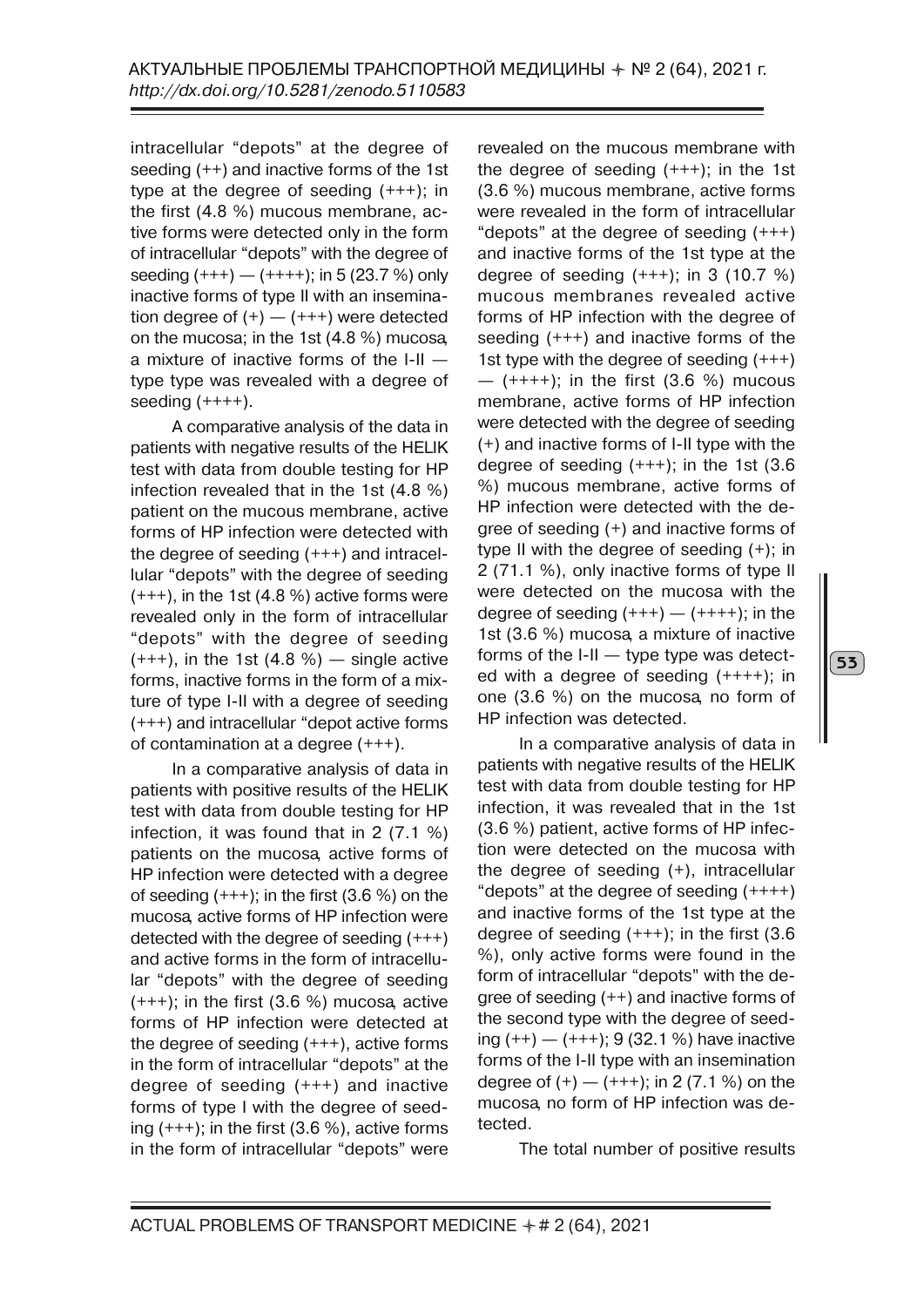when using the HELIK test in both groups was 33 cases (67.4 %).

These results are explainable from the point of view of the principles of each methodology that were used during testing, as well as the properties of the HP infection itself. Helicobacter pylori infection has two properties that significantly affect the reliability of testing methods the presence of two forms (active and inactive) and the ability to form an intracellular "depot" in parietal cells with prolonged psycho-emotional stress and the use of proton pump inhibitors [4, 8]. Both properties significantly affect the urease test, HELIK test and stool test, since the first two methods directly depend on the urease activity of HP infection, and the latter on the concentration of active forms of HP on the surface of the gastric mucosa. The presence of inactive forms that have low antigenicity and secrete urease either in a small amount (cocci type I) or not at all (cocci type II), leads to the appearance of a large number of false-negative results, and the presence of intracellular "depots" of HP infection, when the reagents of the urease test and the HELIK test do not have contact with the active form of HP, their number increases [1, 2, 6, 12]. Long-term psycho-emotional stress causes immunosuppression, which causes a decrease in the reliability of this technique due to an inadequate response of the immune system [7].

54

## **Conclusions and prospects for further research**

- 1. In patients with chronic non-atrophic gastritis, suffering and not suffering from chronic constipation, the reliability of the HELIK test in both groups was 85.7 % and 53.6 % (on average — 67.4 %), the ELISA method was 53.3 % and 63.3 % (average — 58.3 %), test chair — 32.1 % and 20.8 %  $(average - 26.9\%)$ .
- 2. Double testing for HP (urease test

and microscopy of stained smears prints) in 4 topographic zones is the most reliable method for diagnosing HP infection and should be widely implemented in practice.

The prospect of further research is the creation of new methods for testing intracellular "depots" of HP infection in patients with chronic non-atrophic gastritis, suffering and not suffering from chronic constipation.

#### **References**

- 1. Avramenko AA. Vliyanie vnutrikletochnyh «depo» helikobakternoj infekcii na dostovernost dyhatelnogo testa pri testirovanii bolnyh hronicheskim neatroficheskim gastritom. *Bukovinskij medichnij visnik.* 2015; 19,1  $(73): 3 - 5$ . [Russian].
- 2. Avramenko AA. Vliyanie vnutrikletochnyh «depo» helikobakternoj infekcii na dostovernost stul-testa pri testirovanii bolnyh hronicheskim neatroficheskim gastritom. *Aktualnye problemy transportnoj mediciny*. 2014; 4, 2 (38-II): 139 — 144. [Russian].
- 3. Avramenko AA. Dostovernost stul-testa pri testirovanii bolnykh khronicheskim khelikobakteriozom pri nalichii aktivnykh i neaktivnykh form khelikobakternoy infektsii na slizistoy obolochke zheludka. *Suchasna gastroyenterologнya*. 2014; 3 (77): 22–6. [Russian].
- 4. Avramenko AA, Gozhenko AI, editors. *Helikobakterioz.* Nikolaev: «Х- press poligrafiya», 2007. 336 s. [Russian].
- 5. Avramenko AA, Gozhenko AI, Goydyk VS, editors. *Yаzvennaya bolezn (ocherki klinicheskoy patofiziologii)*. Odessa: OOO «RA «ART-V», 2008. 304 s. [Russian].
- 6. Avramenko AA, Korolenko RN. Ureaznaya aktivnost neaktivnoj (kokkovoj) formy helikobakternoj infekcii I-go tipa. *Bukovinskij medichnij visnik.* 2016; 20, 2 (78): 5 — 8. [Russian].
- 7. Avramenko AA, Korolenko RN, Shuhtina IN. Vliyanie dlitelnogo psihoemocionalnogo stressa na dostovernost vyyavleniya helikobakternoj infekcii metodom immunofermentnogo analiza u bolnyh hronicheskim neatroficheskim gastritom. *Aktualnye problemy transportnoj mediciny*. 2015; 4 (42-1): 45-49**.** [Russian].
- 8. Avramenko AA, Shuhtina IN. Chastota vyyavleniya vnutrikletochnyh depo helikobakternoj